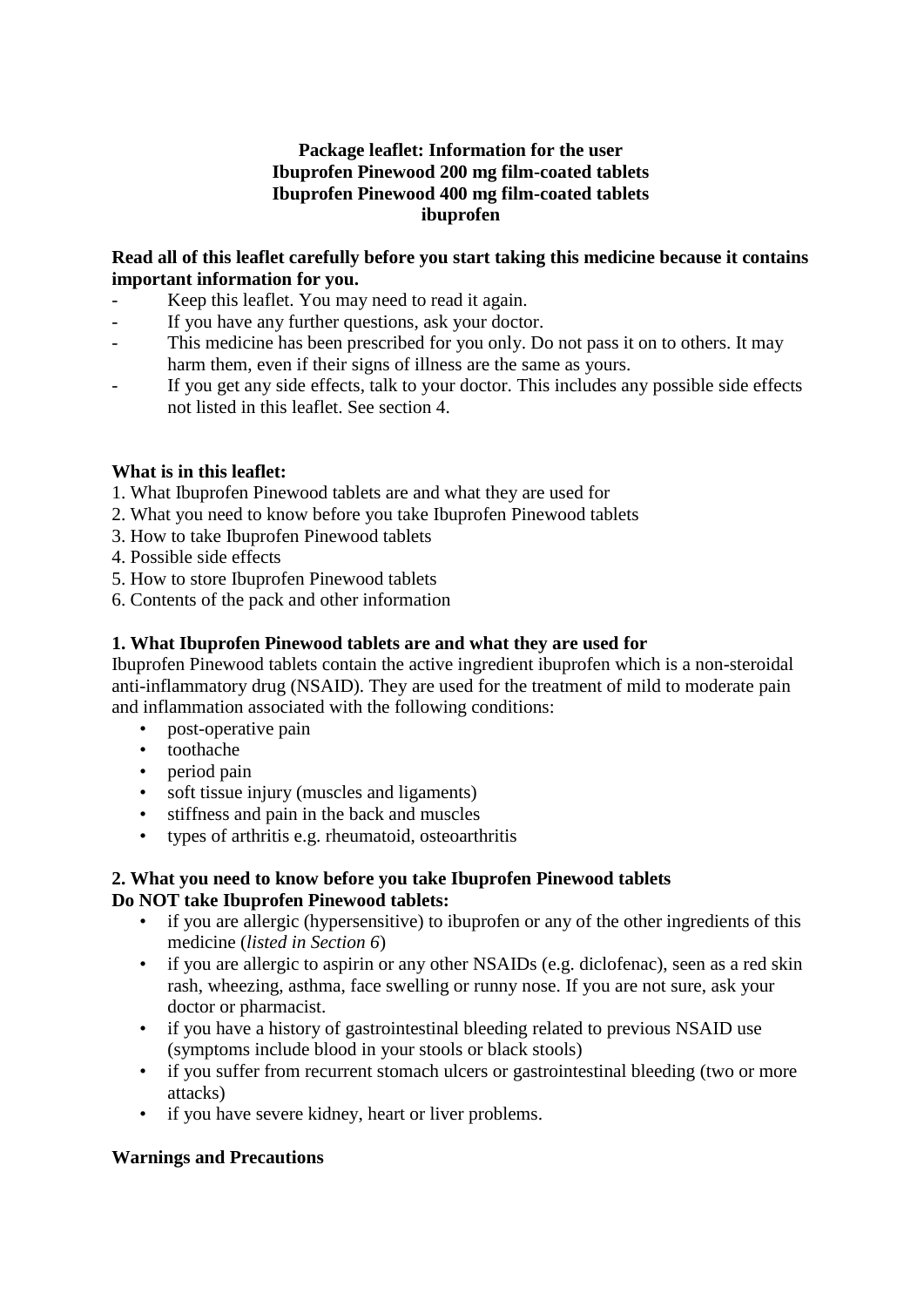## Skin reactions

Serious skin reactions have been reported in association with Ibuprofen Pinewood tablets treatment. You should stop taking Ibuprofen Pinewood tablets and seek medical attention immediately, if you develop any skin rash, lesions of the mucous membranes, blisters or other signs of allergy since this can be the first signs of a very serious skin reaction. See section 4.

Anti-inflammatory/pain-killer medicines like ibuprofen may be associated with a small increased risk of heart attack or stroke, particularly when used at high doses. Do not exceed the recommended dose or duration of treatment.

During chicken pox (varicella) it is advisable to avoid use of ibuprofen.

You should discuss your treatment with your doctor or pharmacist before taking Ibuprofen Pinewood Tablets if you or your child:

- have heart problems including heart failure, angina (chest pain), or if you have had a heart attack, bypass surgery, peripheral artery disease (poor circulation in the legs or feet due to narrow or blocked arteries), or any kind of stroke (including 'mini-stroke' or transient ischaemic attack 'TIA').
- have high blood pressure, diabetes, high cholesterol, have a family history of heart disease or stroke, or if you are a smoker.
- develop serious skin rashes or flaking skin, face swelling, vomiting, abdominal pain, have dark urine/stools in the early part of treatment. **Stop taking the tablets and see a doctor immediately**
- have ever had gastrointestinal problems such as stomach ulcer, ulcerative colitis or Crohn's disease, bleeding or black stools. If you have had stomach discomfort or heartburn or any allergic reaction after taking pain relievers or anti-inflammatory medicines in the past or if this occurs while you are taking these tablets, **stop taking the tablets and see a doctor immediately**
- are elderly, as you may be more at risk of side effects from NSAIDs. If you notice any gastrointestinal problems, **stop taking the tablets and see a doctor immediately**
- have asthma, seasonal hayfever or eczema. You may be at risk of an allergic reaction, seen as red skin rash, wheezing, asthma, face swelling or runny nose. If any of these happen, **stop taking the tablets and see a doctor immediately**
- are taking other **pain relievers** or **anti-inflammatory** medicines
- are at risk of being **dehydrated** (e.g. by sickness, diarrhoea, or before or after major surgery)
- have **kidney** or **liver** problems or are taking **diuretic** medicines. You should be monitored carefully and the dose kept as low as possible
- have **heart** problems or **high blood pressure** as fluid retention may occur
- are suffering from **Systemic Lupus Erythematosus (SLE)** a condition of the immune system affecting connective tissue resulting in joint pain, skin change and disorder of other organs.
- have a **bleeding disorder** or other blood disorders, including a rare liver condition called **hepatic porphyria** or are taking **anticoagulants** such as aspirin or warfarin. You should be monitored carefully.
- have an infection please see heading "Infections" below.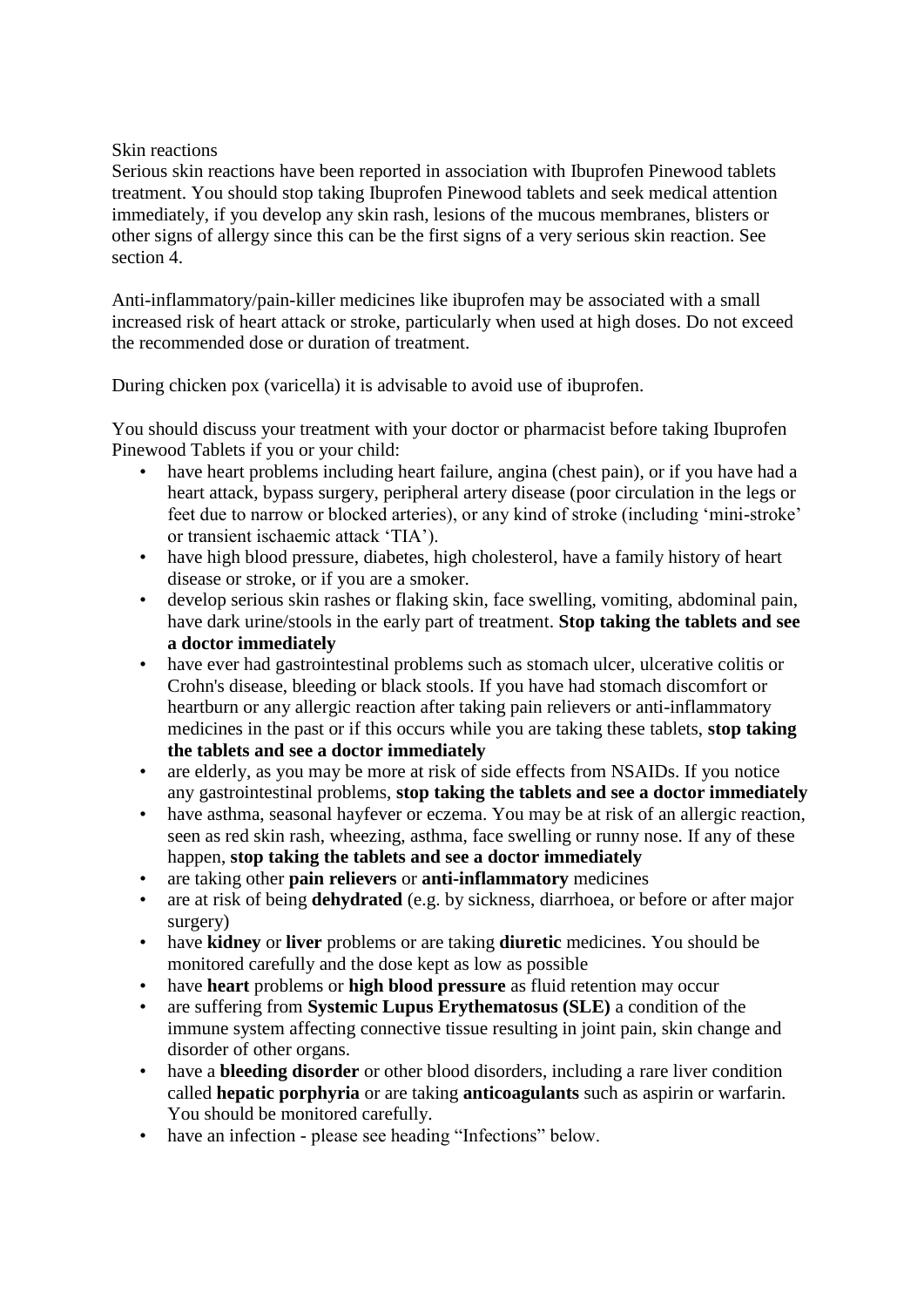These tablets should be taken for the shortest possible time. Your doctor may monitor you with tests to check your blood, liver, kidney and heart function, especially if you are elderly. If no benefit is seen then the treatment should be stopped.

#### **Infections**

Ibuprofen Pinewood tablets may hide signs of infections such as fever and pain. It is therefore possible that Ibuprofen Pinewood tablets may delay appropriate treatment of infection, which may lead to an increased risk of complications. This has been observed in pneumonia caused by bacteria and bacterial skin infections related to chickenpox. If you take this medicine while you have an infection and your symptoms of the infection persist or worsen, consult a doctor without delay.

## **Other precautions**

- Medicines such as ibuprofen may be associated with a small increased risk of heart attack or stroke. Any risk is more likely with high doses (2400 mg) and prolonged treatment.
- If you have heart problems, or have had a stroke or think that you might be at risk of these conditions (for example, if you have high blood pressure, diabetes, high cholesterol or if you are a smoker), tell your doctor or pharmacist before you take Ibuprofen Pinewood tablets.
- Ibuprofen Pinewood tablets may reduce the symptoms of an infection (e.g. headache, high temperature) and may therefore make detection more difficult. If you feel unwell and need to see a doctor, remember to tell him/her that you are taking Ibuprofen Pinewood tablets.
- There is a risk of kidney impairment in dehydrated children and adolescents.

# **Other medicines and Ibuprofen Pinewood tablets**

Please tell your doctor if you are taking or have recently taken any other medicines, including medicines obtained without a prescription, but particularly if you are taking:

- **SSRI antidepressants** (selective serotonin reuptake inhibitors) such as fluoxetine or paroxetine (used to treat mania and depression); – you may be more prone to gastrointestinal bleeding (*see Section 2 "Take special care"*)
- **digoxin** or other heart glycosides (medicines used for heart problems)
- Medicines that are anticoagulants (i.e. thin blood/prevent clotting e.g. aspirin/acetylsalicylic acid, warfarin, ticlopidine)
- medicines that reduce high blood pressure (ACE-inhibitors such as captopril, betablockers such as atenolol medicines, angiotensin-II receptor antagonists such as losartan)
- **ciclosporin** (for patients who have received organ transplants)
- **methotrexate** (used to treat inflammatory conditions and some types of cancer); take care if you are taking within 24 hours of each other
- Other **anti-inflammatory medicines** or **pain relievers** such as aspirin or diclofenac
- Any medicines to treat heart conditions (e.g. **diuretics** such as **furosemide)**
- **antibiotics** such as aminoglycosides or quinolones (to treat bacterial infections); special care should be taken if you are prone to epileptic seizures (fits)
- **probenecid** (used to treat gout or kidney stones)
- **ACE inhibitors** or **beta-blockers** (for high blood pressure and heart failure)
- **corticosteroids** (for relief of inflammation)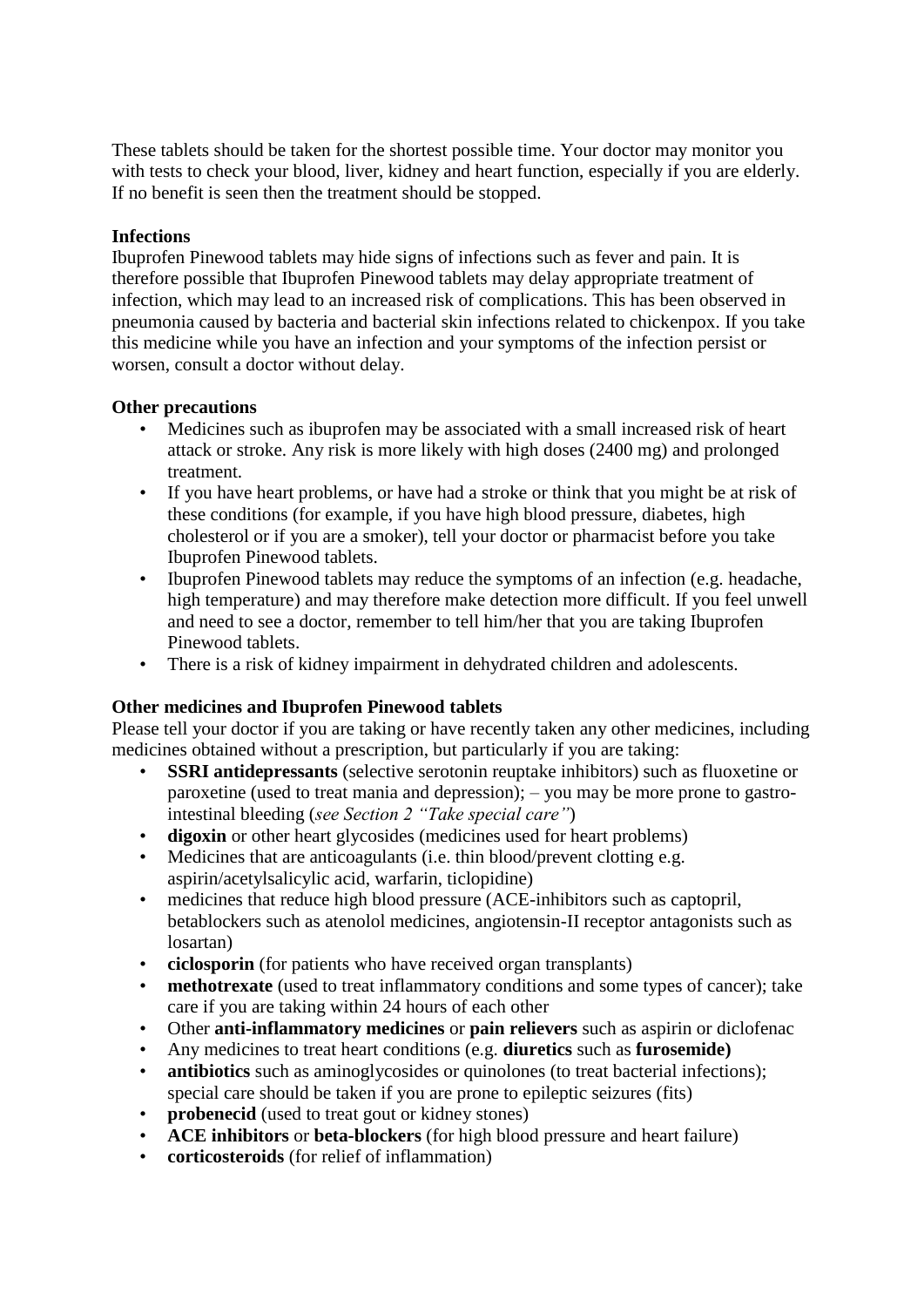- **ginkgo biloba** (there is a chance you may bleed more easily if you are taking this and ibuprofen at the same time)
- **Zidovudine** (to treat HIV)
- **Losartan** (to treat high blood pressure).

If you are taking medicine to treat bipolar disorder such as lithium, it is likely that the lithium levels will increase when used together with Ibuprofen.

Some other medicines may also affect or be affected by the treatment of Ibuprofen Pinewood tablets. You should therefore always seek the advice of your doctor or pharmacist before you use Ibuprofen Pinewood tablets with other medicines.

# **Ibuprofen Pinewood tablets with food and drink**

Tablets should be swallowed with a drink of water.

# **Pregnancy, breast-feeding and fertility**

Do NOT take Ibuprofen Pinewood tablets if you are in the last 3 months of pregnancy. You should only take Ibuprofen Pinewood tablets if your doctor considers it necessary. You should not take Ibuprofen Pinewood tablets if you are trying to become pregnant. As with other anti-inflammatory medicines, the use of ibuprofen (the active substance in these tablets) may make it more difficult to become pregnant. This is reversible on stopping the medicine.

Do NOT take Ibuprofen Pinewood tablets if you are breast-feeding.

If you are pregnant or breast-feeding, think you may be pregnant or are planning to have a baby, ask your doctor for advice before taking this medicine.

# **Driving and using machines**

Usually these tablets have no influence on ability to drive or use machines. However, if you notice any side effects, do not drive or use machines.

#### **Ibuprofen Pinewood tablets contain sodium**

This medicine contains less than 1 mmol sodium (23 mg) per tablet, that is to say essentially 'sodium-free'.

# **3. How to take Ibuprofen Pinewood tablets**

Always take this medicine exactly as your doctor has told you. Check with your doctor if you are not sure. These tablets should be taken for the shortest possible time, at the lowest dose to reduce the risk of any side effects. If you have an infection, consult a doctor without delay if symptoms (such as fever and pain) persist or worsen (see section 2). Your doctor may monitor you to check your liver, kidney and heart function.

This medicine should be taken with liquid by mouth, preferably after food to reduce the risk of side effects.

- **Adults:** the recommended dose is 1200 mg to 1600 mg daily in divided doses. Some patients may be maintained on 600 mg to 1200 mg daily. The maximum daily dose should not exceed 2400 mg.
- **Elderly**: same as the adult dose, unless you suffer from liver or kidney problems. You may be more sensitive to the effects of these tablets. Therefore always follow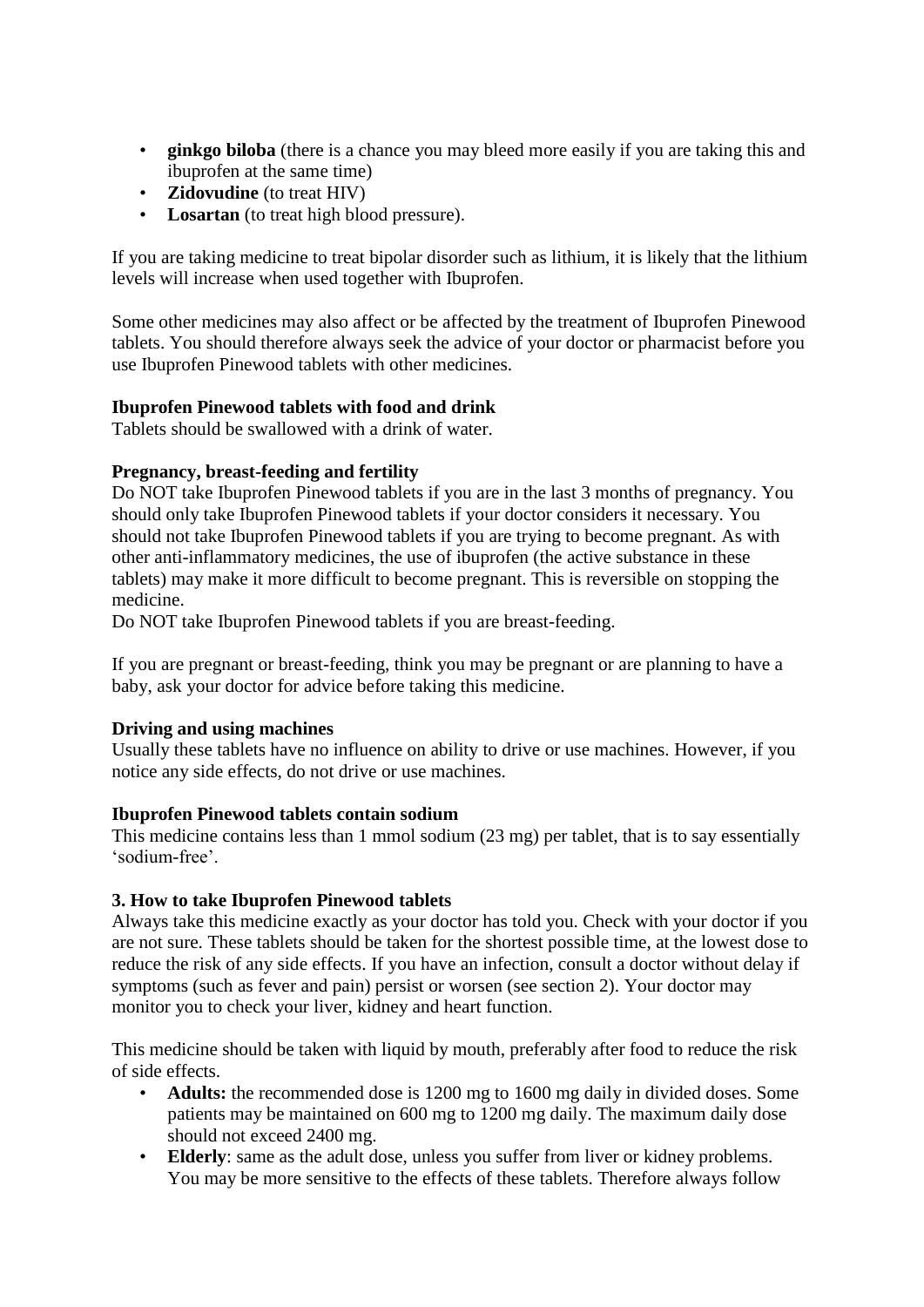your doctor's instructions carefully and take the minimum number of tablets that provide relief of symptoms. Tell your doctor immediately if you have any side effects (*see Section 4*).

• **Children:** the exact dosage will depend on body weight. The recommended dose is 20 mg/kg of body weight, which should be given in divided doses throughout the day. Do not give to children weighing less than 20 kg. Do not give more than 2 x 200 mg tablets in 24 hours to children weighing less than 30 kg.

If in children and adolescents this medicinal product is required for more than 3 days, or if symptoms worsen a doctor should be consulted.

## **If you take more Ibuprofen Pinewood tablets than you should**

If you have taken more Ibuprofen Pinewood tablets than you should, or if children have taken this medicine by accident always contact a doctor or nearest hospital to get an opinion of the risk and advice on action to be taken.

*Symptoms of overdose are*: nausea, stomach pain, vomiting (may be blood streaked), headache, ringing in the ears, confusion and shaky eye movement. At high doses, drowsiness, chest pain, palpitations, loss of consciousness, convulsions (mainly in children), weakness and dizziness, blood in urine, cold body feeling, and breathing problems have been reported.

#### **If you forget to take Ibuprofen Pinewood tablets**

If you miss a dose, take a tablet as soon as you remember unless it is nearly time for your next tablet. Carry on taking the rest of your tablets at the correct time. Do not take a double dose to make up for a forgotten dose.

#### **4. Possible side effects**

Like all medicines, Ibuprofen Pinewood tablets can cause side effects, although not everybody gets them.

**STOP** taking Ibuprofen Pinewood tablets and **seek medical help immediately** if you have any of the following which may be signs of an **allergic reaction**:

- difficulty in breathing or swallowing,
- swelling of the face, lips, tongue or throat.
- severe itching of the skin, with a red rash or raised bumps.

Some **rare** (may affect up to 1 in 1,000 people) or **very rare** (may affect up to 1 in 10,000 people) side effects could be **serious**, especially if you suffer from ulcers, bleeding or are elderly. **If you notice any of the following, STOP taking these tablets and tell a doctor immediately:**

- severe stomach pain, blood in the stools or black "tarry" stools, vomiting blood
- wheezing and feelings of tightness in the chest
- chest pain, fainting, high blood pressure
- sudden and severe headache, stiff neck, difficulty in speaking, convulsions
- skin rash with blisters, peeling of the skin, purple skin, lesions, blistering of the mouth or eyes
- swelling of arms, hands, legs and feet (oedema)
- any change in the appearance or amount of urine
- yellowing of the skin or eyes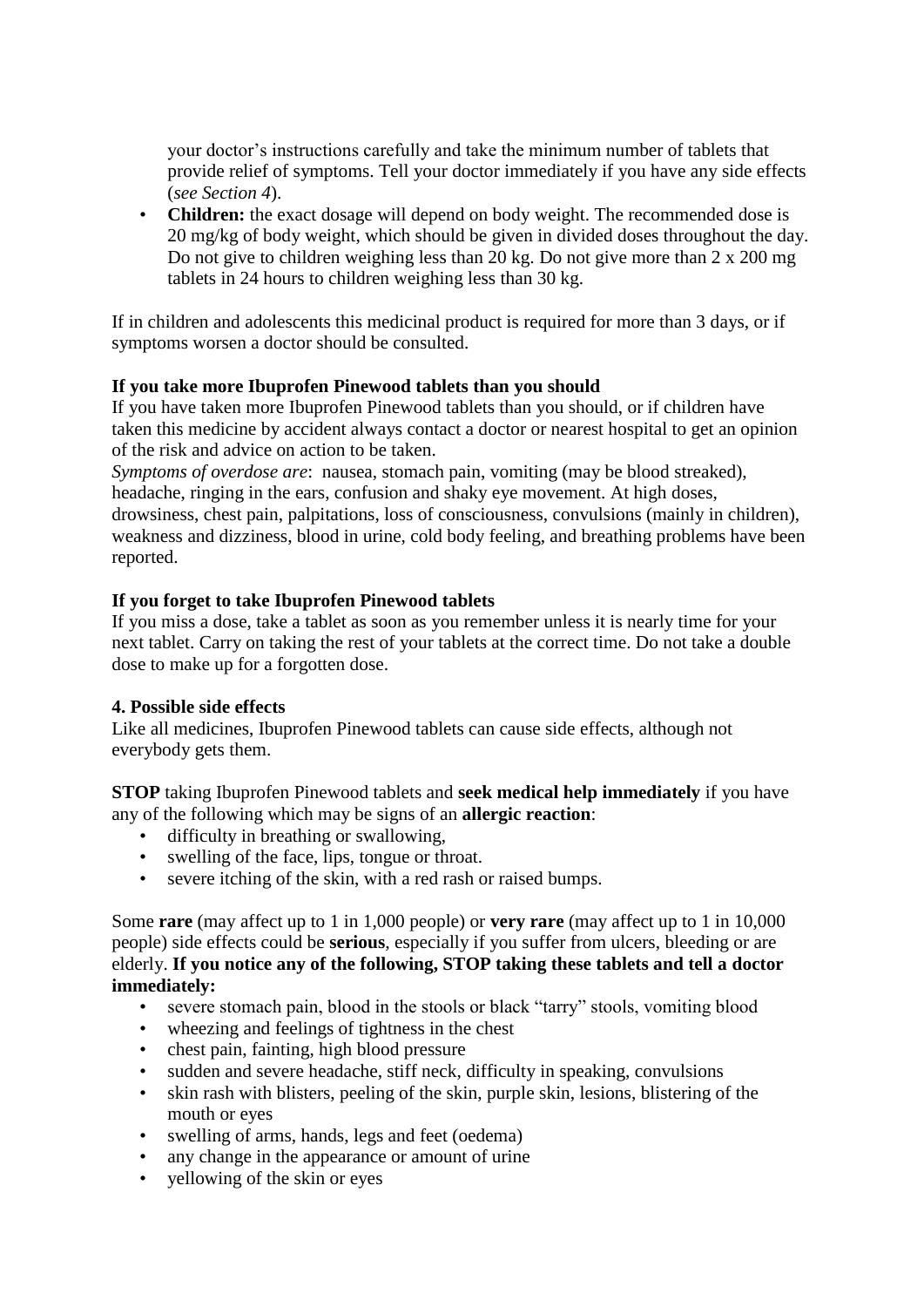• unusual bleeding or bruising, high fever or persistent sore throat.

Medicines such as Ibuprofen Pinewood tablets may be associated with a small increased risk of heart attack (also called "myocardial infarction") or stroke.

The following side-effects may occur:

The **common** (may affect up to 1 in 10 people) side effects reported are those affecting the stomach:

• diarrhoea, flatulence (wind), constipation, heartburn, excessive acid production caused by inflammation of the stomach or large intestine, nausea and stomach pain or upset.

**Uncommon** (may affect up to 1 in 100 people) side effects include:

- impaired kidney function, other kidney disorders and rarely kidney failure; abnormal liver function (usually identified by your doctor) including jaundice (identified as yellowing of the skin and eyes) and hepatitis
- blurred or disturbed vision, inflammation of the optic nerve causing loss of vision
- headaches, tingling, pricking, or numbness of the skin
- depression, confusion, seeing and hearing things (hallucinations)
- ringing in the ears (tinnitus), vertigo, dizziness
- a general feeling of being unwell, tiredness, drowsiness
- blood disorders such as clotting problems which may result in bruising or bleeding, certain types of anaemia (deficiency of red blood cells)
- severe skin reactions.

**Rare** (may affect up to 1 in 1,000 people) side effects include:

• difficulty in hearing.

**Very rare** (may affect up to 1 in 10,000 people) side effects include:

aseptic meningitis; symptoms of this condition are severe headache, high temperature, stiffness of the neck and intolerance to bright light.

**Not known (**frequency cannot be estimated from the available data)

- A severe skin reaction known as DRESS syndrome can occur. Symptoms of DRESS include: skin rash, fever, swelling of lymph nodes and an increase of eosinophils (a type of white blood cells)
- A red, scaly widespread rash with bumps under the skin and blisters mainly localized on the skin folds, trunk, and upper extremities accompanied by fever at the initiation of treatment (acute generalised exanthematous pustulosis). Stop using Ibuprofen Pinewood tablets if you develop these symptoms and seek medical attention immediately. See also section 2.
- Skin becomes sensitive to light.

# **Reporting of side effects**

If you get any side effects, talk to your doctor, pharmacist or nurse. This includes any possible side effects not listed in this leaflet. You can also report side effects directly via HPRA Pharmacovigilance Website: [www.hpra.ie.](http://www.hpra.ie/) By reporting side effects you can help provide more information on the safety of this medicine.